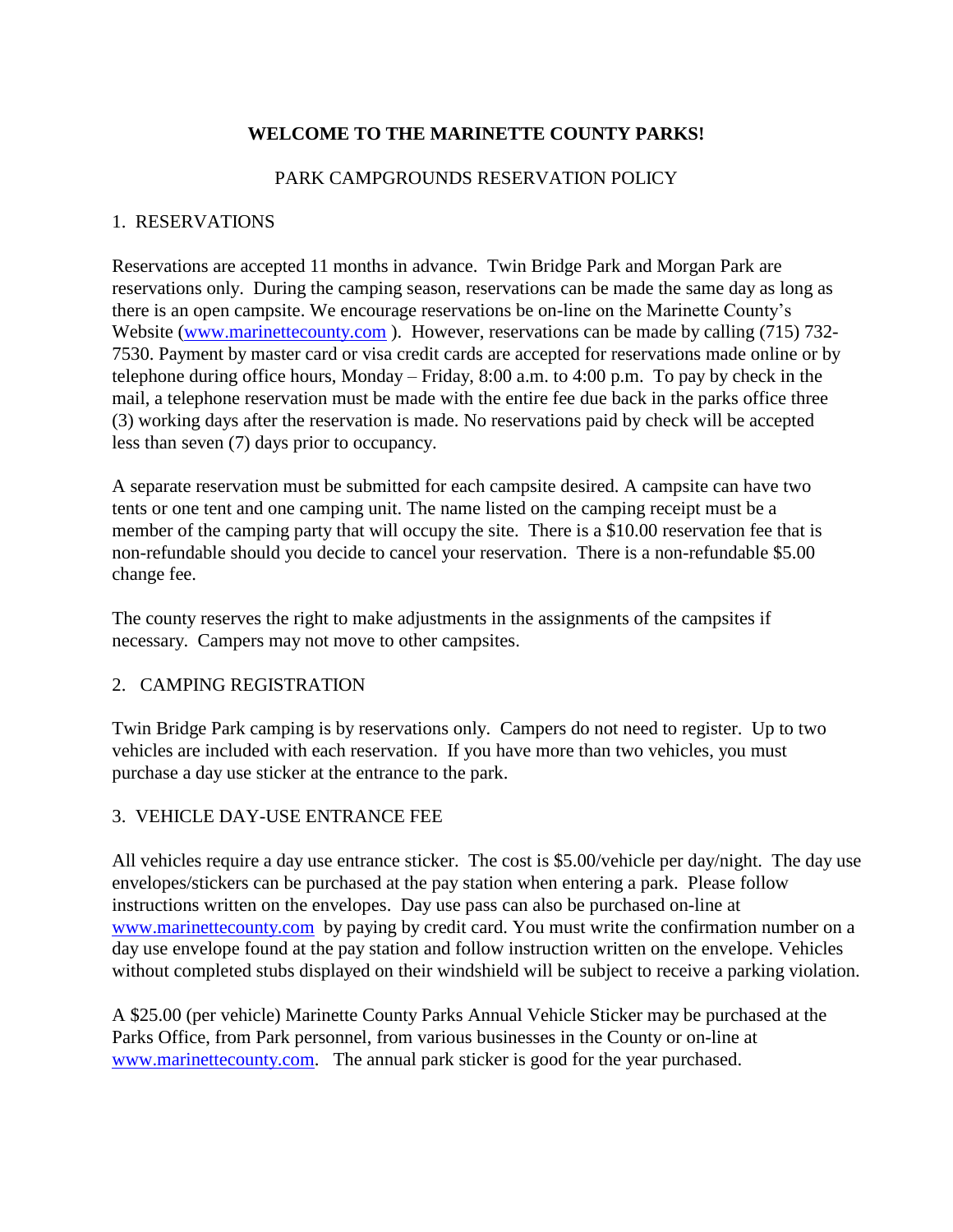# 4. HOURS

Check in time is 3:00 p.m. to 10:00 p.m. Check out time is prior to 12:00 (noon) p.m.

## 5. PARKING

The campsite parking area is approximately 45' x 14'. Two vehicles are permitted to park per site. All other vehicles, trailers, boat trailers, etc. must be parked in the visitor's parking lot. Parking is prohibited along any road within the campground at all times. Maximum of two vehicles per site; visitors must park in parking lot.

### 6. OCCUPANCY

No more than 2 camping units may occupy a campsite, this includes two tents or one camping unit and one tent on condition that the Caretaker has the right to direct that camping party to a site that is large enough or suitable for more than one camping unit. No more than one recreational trailer or motor home may occupy a campsite. No more than one camping party shall occupy a single campsite, except that up to 10 members of a juvenile group may occupy one campsite.

- CAMPING PARTY: Any individual, family or unorganized group occupying a campsite. An unorganized group may not exceed 5 persons who are 7 years of age or older.
- FAMILY: A parent or parents with their unemancipated children and not more than two (2) guests.
- JUVENILE GROUP: A group made up of juvenile members of an established organization and under the leadership of at least one competent, mature adult 21 years old or older per 5 juveniles in the group and using any number of camping units or occupying a group campground.

# 7. NOTICE OF CANCELLATION

Confirmed campsites will be held for the length of the reservation unless the reservation is cancelled. A reservation can be cancelled on-line by the individual who made the reservation or by calling the Parks Office during office hours. The reservation fee and applicable change fees are not refundable. Refund of camping fees will be in a form of a voucher to be used towards a future reservation and will be valid for the current camping year and the following.

Voucher will be given only under the following conditions:

- Four or more days' notice: If the reservation is canceled on-line or the cancellation request is received at the parks' office four or more days before the reservation start date, all camping fees minus the reservation fee will be issued in a form of a voucher.
- **Less than four days' notice:** If the reservation is canceled on-line or the cancellation request is received at the parks' office less than four days before the reservation start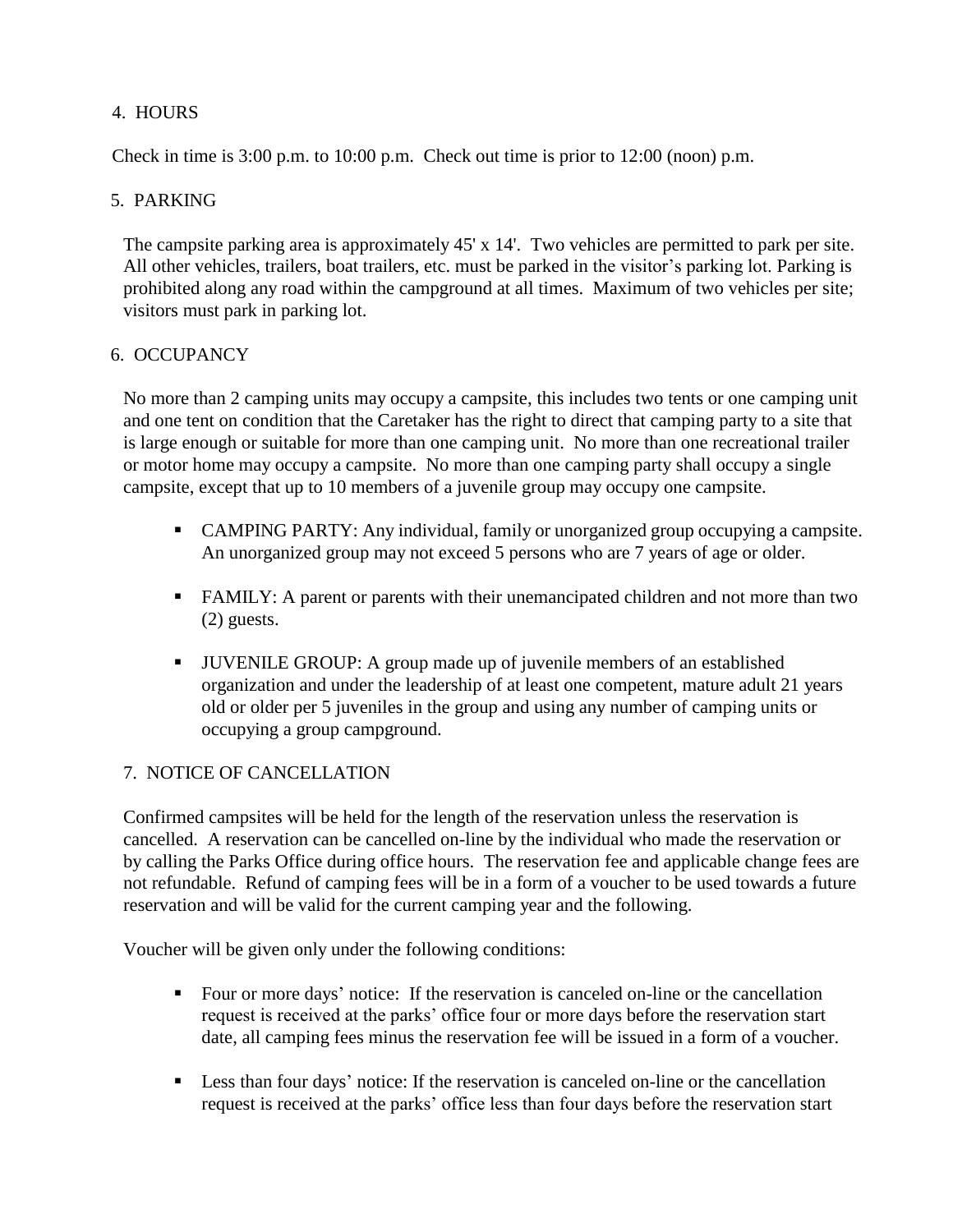date, all camping fees minus the reservation fee and one night's fee will be issued in a form of a voucher.

- On or after the scheduled arrival date: If the reservation is canceled on-line or the cancellation request is received at the parks' office after 3:00 p.m. of the scheduled arrival date, there will be no voucher issued.
- Early Departure: Refunds will not be made of camping fees or reservation fees once the site is occupied.

# 8. FIRES

Fires will be permitted only at designated fire rings or grills. Firewood is available for purchase at the parks.

# 9. RULES ENFORCEMENT

Failure to observe posted rules may result in cancellation of the camping permit, and offenders will be subject to penalties provided in the Marinette County Parks and Forestry Code.

# 10. MUSIC AND NOISE

Unreasonable noise will not be tolerated. 10:00 p.m. to 5:00 a.m. are quiet hours. Radios, stereos, TV's, etc., will be operated in a manner that does not disturb others. Any disturbance should be reported to the park caretaker or the Marinette County Sheriff's Department (715) 732-7600.

# 11. FIREWORKS

For public safety and health, fireworks are not permitted in the park except for large expositions by prior written permit.

# 12. ADDITIONAL RULES

- Pets must be on a leash not longer than 8 feet and quiet at all times. Pets are not permitted on beach or in picnic area.
- Consumption of alcoholic beverages will not be permitted between 1:00 a.m. to 4:00 a.m.
- Please help save green vegetation set up trailer and tent entrances on gravel.
- No visitors to a campground shall remain after  $10:00$  p.m. or enter a campground prior to 5:00 a.m.
- Do not leave garbage in campsites. Dumpsters are provided for park users for trash and recyclables.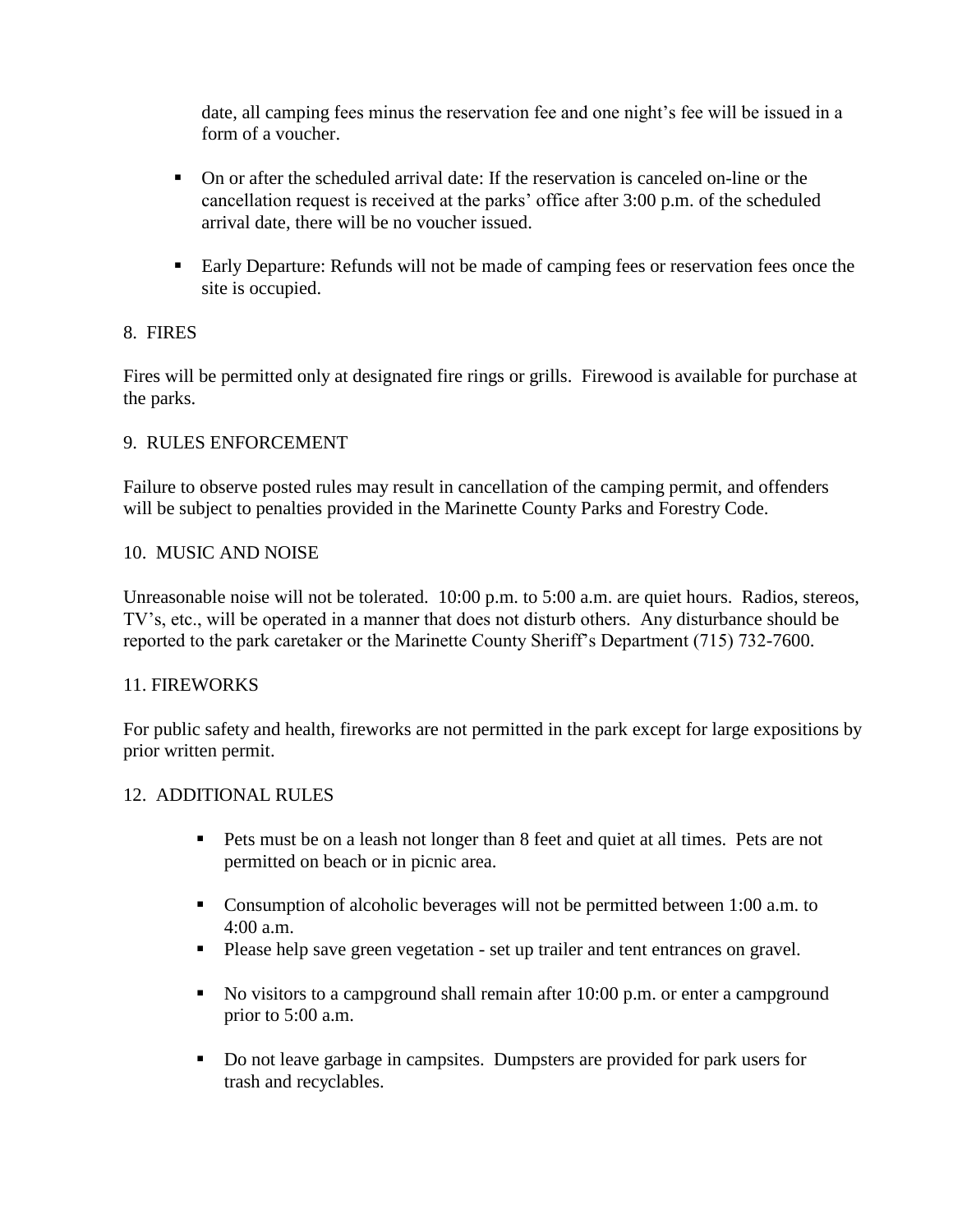#### 13. OTHER INFORMATION

There are showers and flush toilets at Twin Bridge Park and Morgan Park. There is electricity at all sites in both parks. Drinking water spigots are located in each loop at Twin Bridge Park. There are three spigots in Morgan Park. Each park has a septic dump station with non-potable water. There are two handicap accessible campsites at Twin Bridge Park.

14. FOR FURTHER INFORMATION or to make suggestions or comments, contact:

MARINETTE COUNTY PARKS DEPARTMENT 1926 HALL AVE MARINETTE, WI 54143 (715) 732-7530 Web Site: www.marinettecounty.com

### *HELP US PRESERVE YOUR PARKS FOR FUTURE GENERATIONS*

*PLEASE DON'T LITTER OR DESTROY VEGETATION*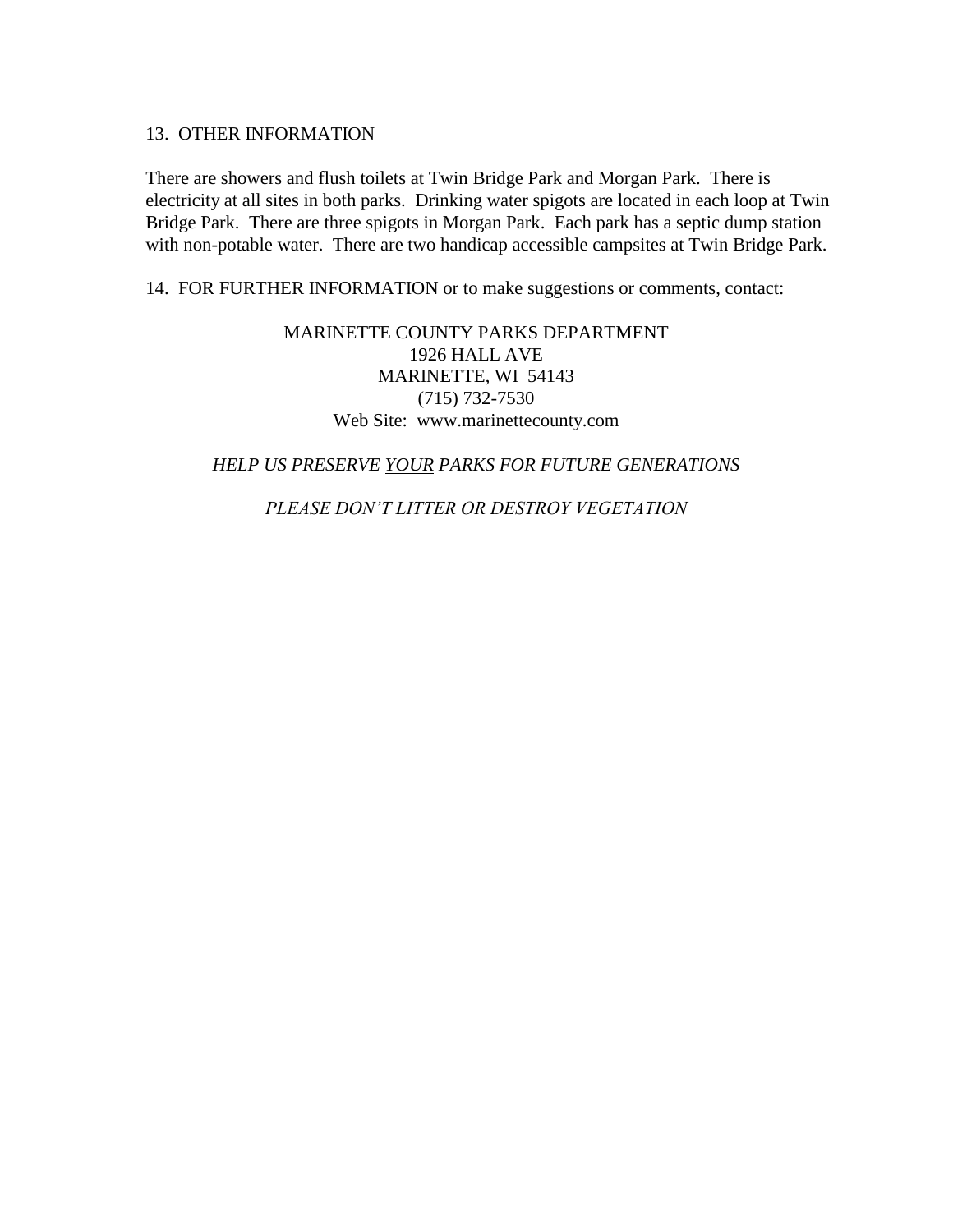# **MORGAN PARK RESERVABLE CAMPSITES**

| Site# | Width | Length | <b>Site</b> | Width        | Length |
|-------|-------|--------|-------------|--------------|--------|
| #1    | 16'   | 35'    | #31         | 14'          | 42'    |
| #2    | 16'   | 42'    | #32         | 12'          | 40'    |
| #3    | 15'   | 38'    | #33         | 16'          | 58'    |
| #4    | 16'   | 38'    | #34         | 12'          | 40'    |
| #5    | 14'   | 40'    | #35         | pull through |        |
| #6    | 15'   | 45'    | #36         | pull through |        |
| #7    | 15'   | 42'    | #37         | pull through |        |
| #8    | 14'   | 38'    | #38         | pull through |        |
| #9    | 16'   | 41'    | #39         | pull through |        |
| #10   | 16'   | 48'    | #40         | pull through |        |
| #11   | None  |        | #41         | pull through |        |
| #12   | 15'   | 60'    | #42         | pull through |        |
| #13   | 11'   | 48'    | #43         | pull through |        |
| #14   | 16'   | 48'    | #44         | pull through |        |
| #15   | 12'   | 49'    | #45         | pull through |        |
| #16   | 12'   | 38'    |             |              |        |
| #17   | 12'   | 43'    |             |              |        |
| #18   | 16'   | 40'    |             |              |        |
| #19   | 15'   | 50'    |             |              |        |
| #20   | 16'   | 46'    |             |              |        |
| #21   | 14'   | 43'    |             |              |        |
| #22   | 14'   | 40'    |             |              |        |
| #23   | 15'   | 50'    |             |              |        |
| #24   | 20'   | 56'    |             |              |        |
| #25   | 16'   | 60'    |             |              |        |
| #26   | 14'   | 56'    |             |              |        |
| #27   | 16'   | 42'    |             |              |        |
| #28   | 16'   | 52'    |             |              |        |
| #29   | 16'   | 42'    |             |              |        |
| #30   | 15'   | 50'    |             |              |        |

ELECTRICITY AMP: #1 - #34 has 30 amp

#35 - #45 has 50 amp